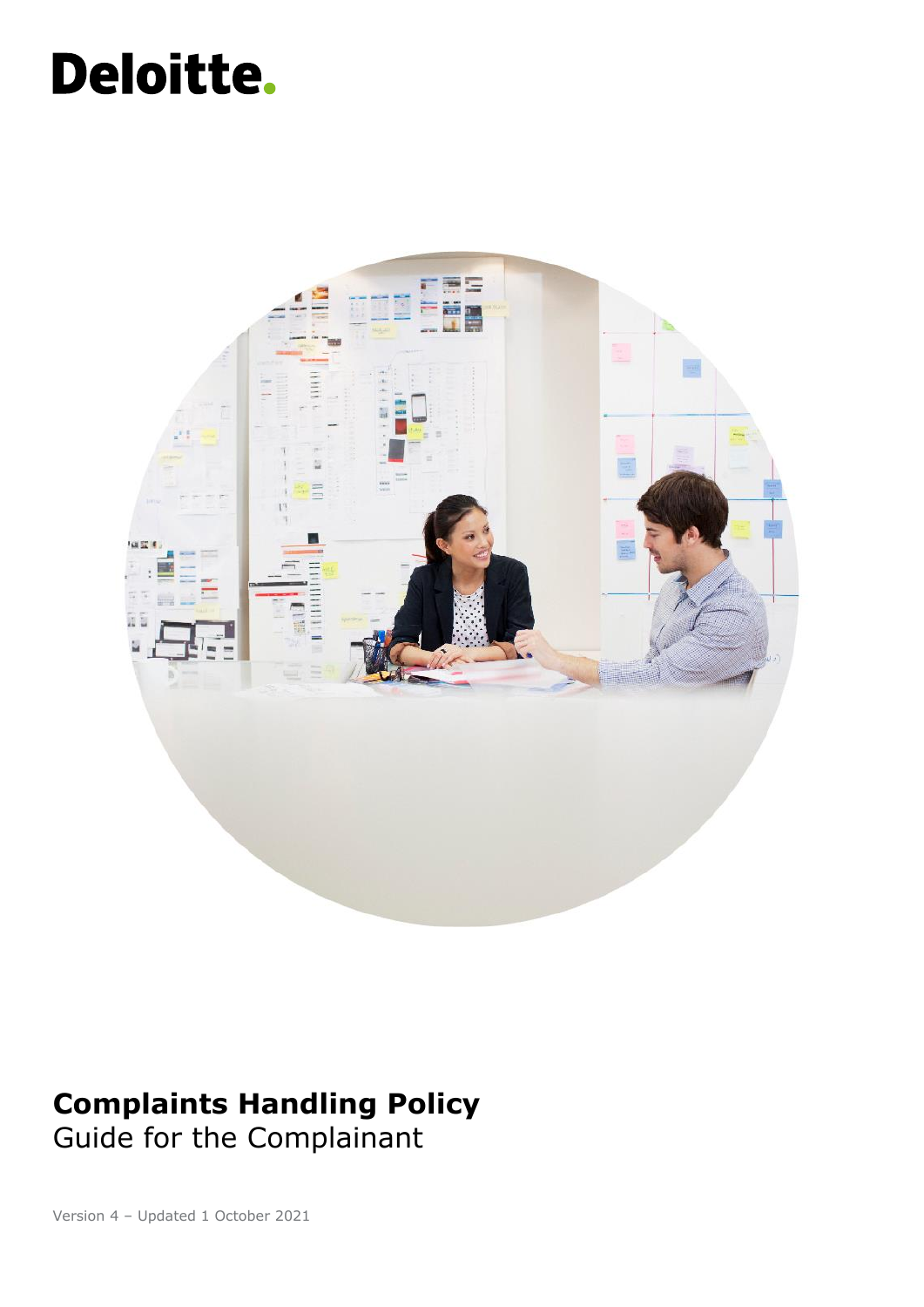### <span id="page-1-0"></span>**Contents**

| Introduction<br>$\mathbf 1$                                  | 4 |
|--------------------------------------------------------------|---|
| Objective and purpose                                        | 4 |
| Background                                                   | 4 |
| What is a complaint?                                         | 4 |
| What the Policy does not apply to?                           | 4 |
| Guiding principles<br>2                                      | 5 |
| People focus                                                 | 5 |
| Ensuring no detriment to complainant                         | 5 |
| Visibility and transparency                                  | 5 |
| Accessibility                                                | 5 |
| No charges                                                   | 5 |
| Responsiveness                                               | 5 |
| Objectivity, fairness and equity                             | 5 |
| Privacy and disclosure                                       | 6 |
| Accountability                                               | 6 |
| Monitoring and review of the policy                          | 6 |
| Managing your complaint<br>3                                 |   |
| How you can make a complaint                                 | 7 |
| The information you can provide                              | 7 |
| How we will handle your information and protect your privacy | 7 |
| Do you need assistance to make your complaint?               | 8 |
| We will acknowledge and deal with your complaint promptly    | 8 |
| Your rights during the complaint process                     | 8 |
| We will respond to you in writing                            | 8 |
| Further action                                               | 9 |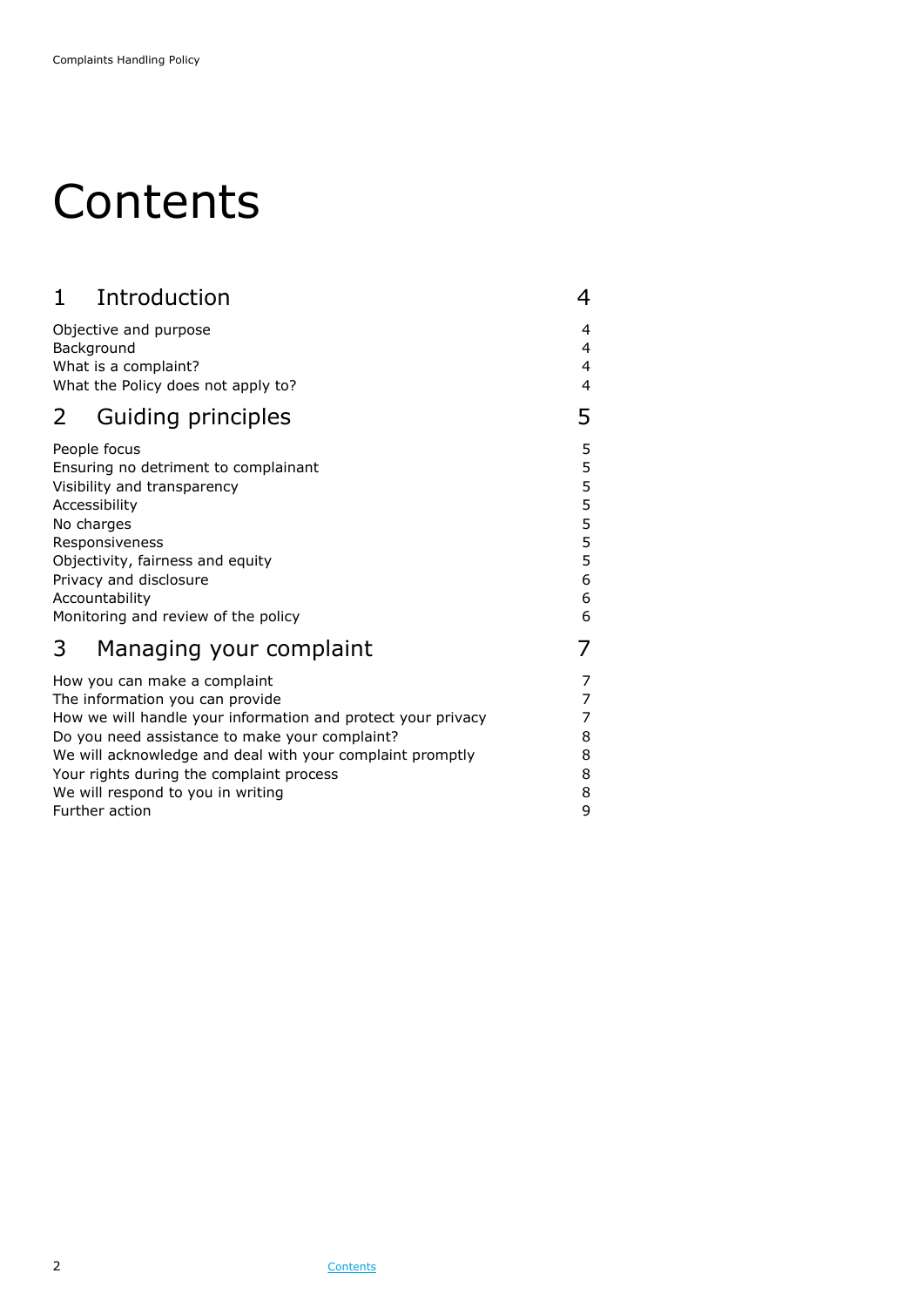This policy sets out our approach to managing complaints about Deloitte products and services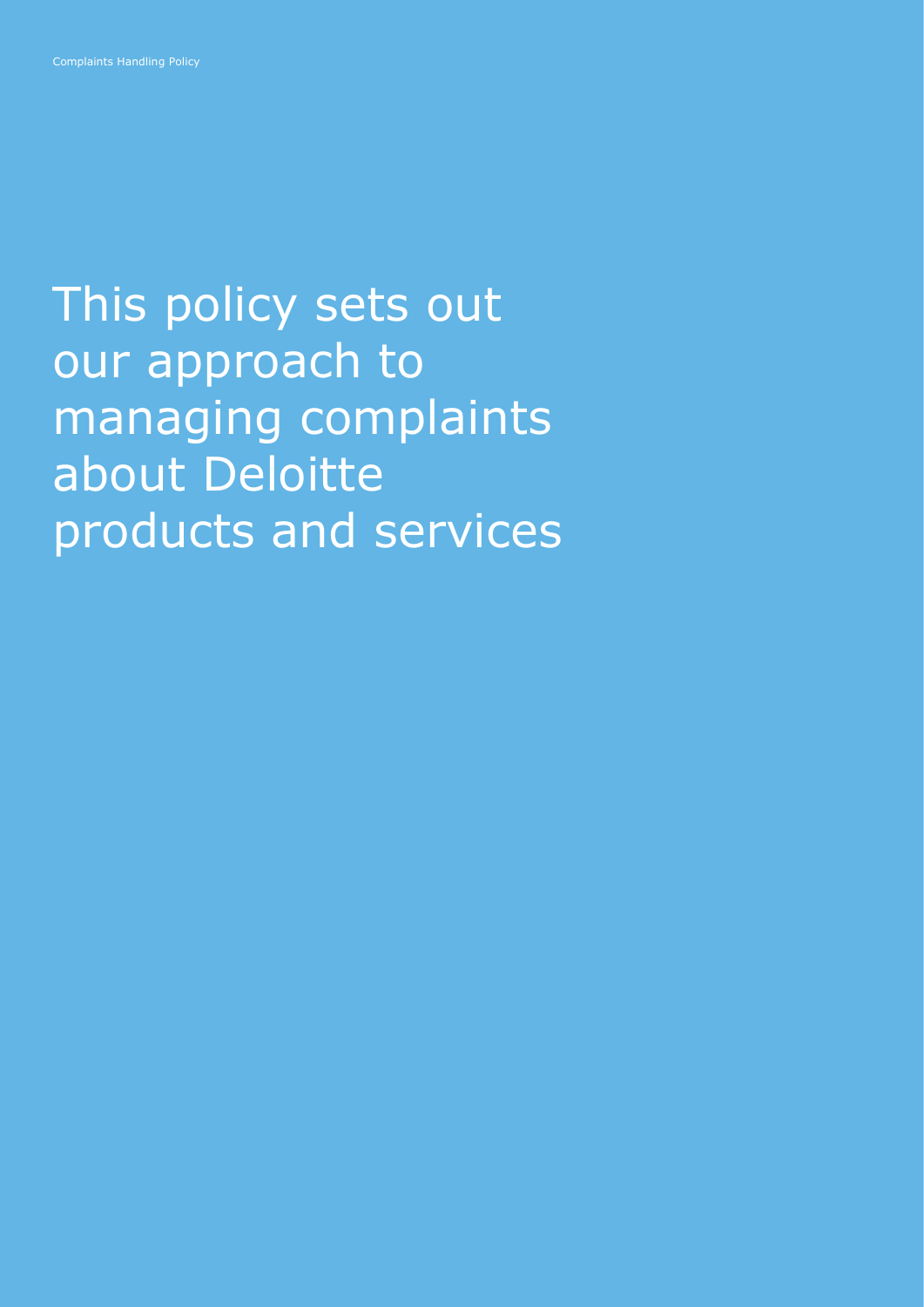## <span id="page-3-0"></span>1 Introduction

### The Complaints Handling Policy (the Policy)

#### <span id="page-3-1"></span>**Objective and purpose**

At Deloitte we seek to maintain our reputation as a firm delivering high quality professional services. We are also committed to maintaining our responsiveness to the needs and concerns of our clients.

The Policy is designed to provide guidance on how we receive and handle complaints made

- about products or services
- provided by Deloitte, our partners and our employees *(including but not limited to those provided under our Australian Financial Services License)*
- in Australia, Papua New Guinea, Solomon Islands and Timor Leste.

It includes complaints about the way we manage the complaints we receive.

#### <span id="page-3-2"></span>**Background**

We have developed the Policy, having regard to relevant legal requirements and current best practices, including the guidance provided in Australian/New Zealand Standard AS/NZS 10002:2014 Guidelines for complaint management in organisations and ASIC Regulatory Guide 271 Internal dispute resolution (**RG 271**).

#### <span id="page-3-3"></span>**What is a complaint?**

The Policy is intended to address complaints made to Deloitte. In accordance with AS/NZS 10002:2014, a complaint under this Policy is:

**An expression of dissatisfaction made to or about Deloitte, our partners and our employees, related to our products, services, staff or the handling of a complaint, where a response or resolution is explicitly or implicitly expected or legally required.**

#### <span id="page-3-4"></span>**What the Policy does not apply to?**

At times, complaints can be by way of negative feedback, which may not require a resolution or formal follow-up. This type of feedback is valuable in helping us to continually improve our services, however this Policy does not apply to feedback of this nature.

The policy does not apply to recruitment or employment related complaints and grievances. Any such inquiries will be forwarded to the appropriate person in Deloitte for consideration.

The policy only applies to complaints about products or services provided by Deloitte in Australia, Papua New Guinea, Solomon Islands and Timor Leste. It does not apply to complaints made about Deloitte firms in other countries.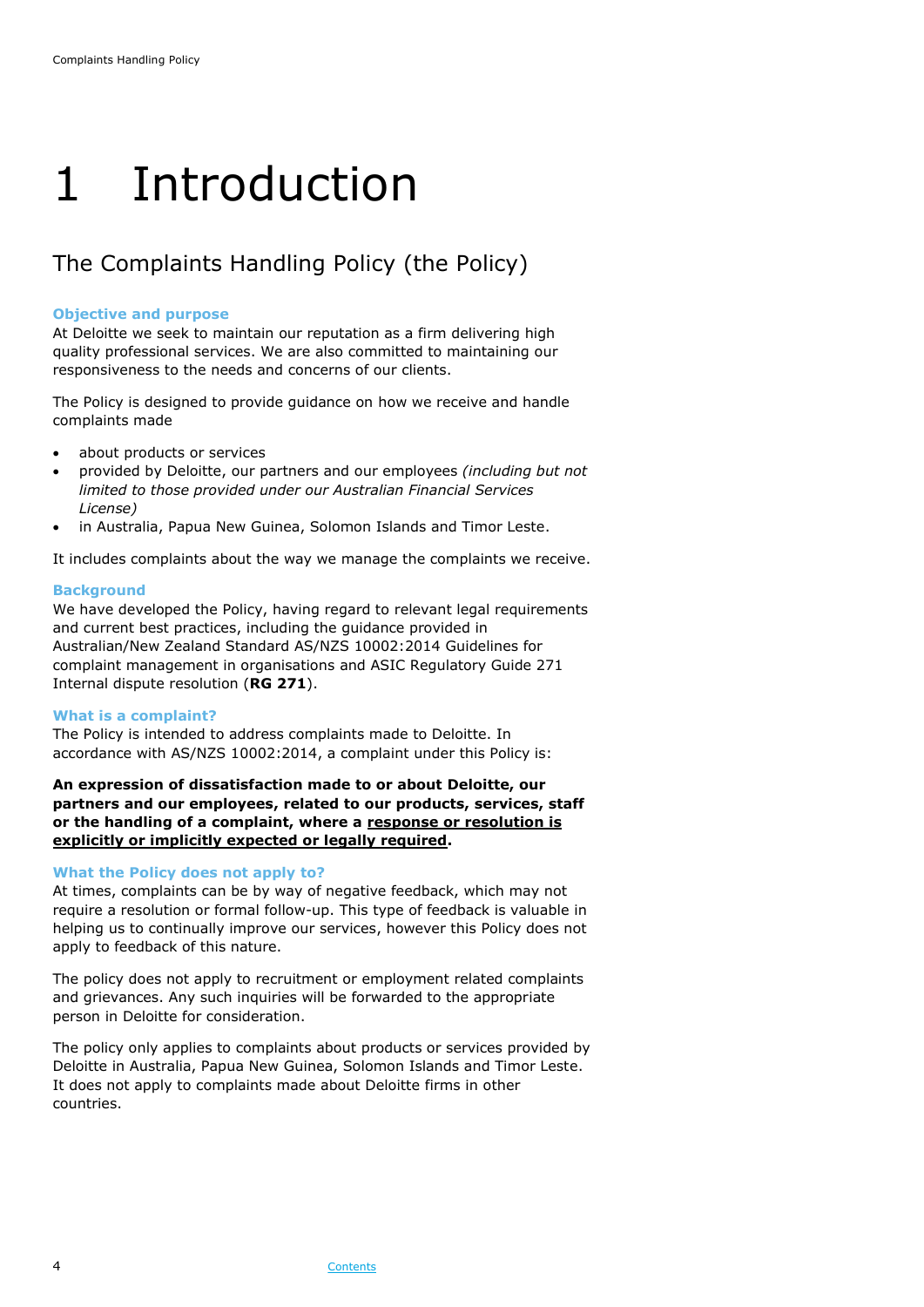# <span id="page-4-0"></span>2 Guiding principles

### Guiding principles of effective complaints handling

In managing complaints, we have regard to the following guiding principles of effective complaints handling.

#### <span id="page-4-1"></span>**People focus**

We actively solicit feedback from our clients on a regular basis and acknowledge a client's right to complain.

We are strongly committed to addressing any issues raised within a reasonable timeframe.

People making complaints are treated with respect. We will communicate as appropriate with the complainants on the status of their matter.

#### <span id="page-4-2"></span>**Ensuring no detriment to complainant**

We take all reasonable measures to ensure that complainants are not adversely affected because of a complaint made by them or on their behalf.

#### <span id="page-4-3"></span>**Visibility and transparency**

The Policy is available on the Contact Us page found on the Deloitte Australia website, www.deloitte.com.au.

We refer clients to the Policy and our complaint process in each Letter of Engagement.

#### <span id="page-4-4"></span>**Accessibility**

Our Complaint Handling process is designed to make it easy for a person to make a complaint.

We will assist people to make a complaint, if required. If assistance is required in formulating or lodging a complaint, the complainant should contact the engagement partner or team member working on the matter. If this is not appropriate, they should contact the Complaints Officer.

We understand a complainant may request that another person or organisation assist or represent them to make and progress their complaint. We will accept complaints from authorised representatives of complainants.

#### <span id="page-4-5"></span>**No charges**

There will be no charge to the complainant for making a complaint.

#### <span id="page-4-6"></span>**Responsiveness**

We will promptly confirm with a complainant that we have received their complaint. Complaints will be handled in an efficient and effective manner. We aim to resolve complaints within 45 days of receiving the complaint or within the time frame required by the relevant standard/association if it is shorter (ie 30 days for RG 271 complaints). If we anticipate we will take longer to respond, we will inform the complainant of the reason for the delay and likely time for resolution.

#### <span id="page-4-7"></span>**Objectivity, fairness and equity**

Each complaint is managed in an objective, unbiased and equitable manner.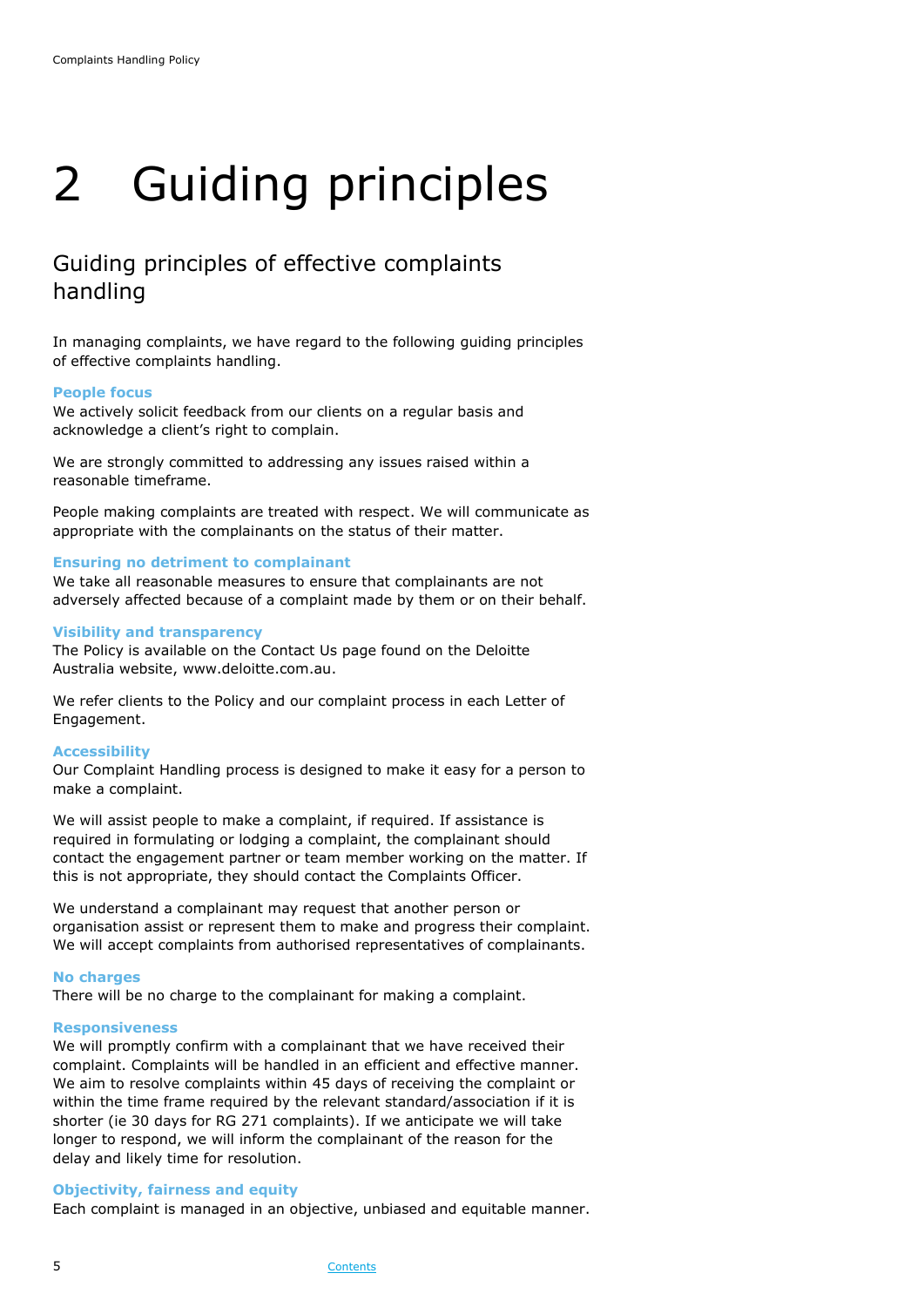#### <span id="page-5-0"></span>**Privacy and disclosure**

We will use the information a complainant provides to assess the complaint, conduct the investigation and seek a resolution.

Personally identifiable information concerning the complainant will not be disclosed to third parties unless the complainant expressly consents to its disclosure.

#### <span id="page-5-1"></span>**Accountability**

All partners and employees accept responsibility for effectively managing a complaint raised about them, the product or service they have provided.

Where appropriate, issues raised in complaints will be addressed in partner and employee performance evaluation.

#### <span id="page-5-2"></span>**Monitoring and review of the policy**

Our Complaints Handling process will be reviewed periodically, and at least every three years, to review its efficiency and effectiveness. We firmly believe that responding to and learning from complaints is an essential part of Deloitte's commitment to continuous quality improvement. The Board will provide oversight of the policy.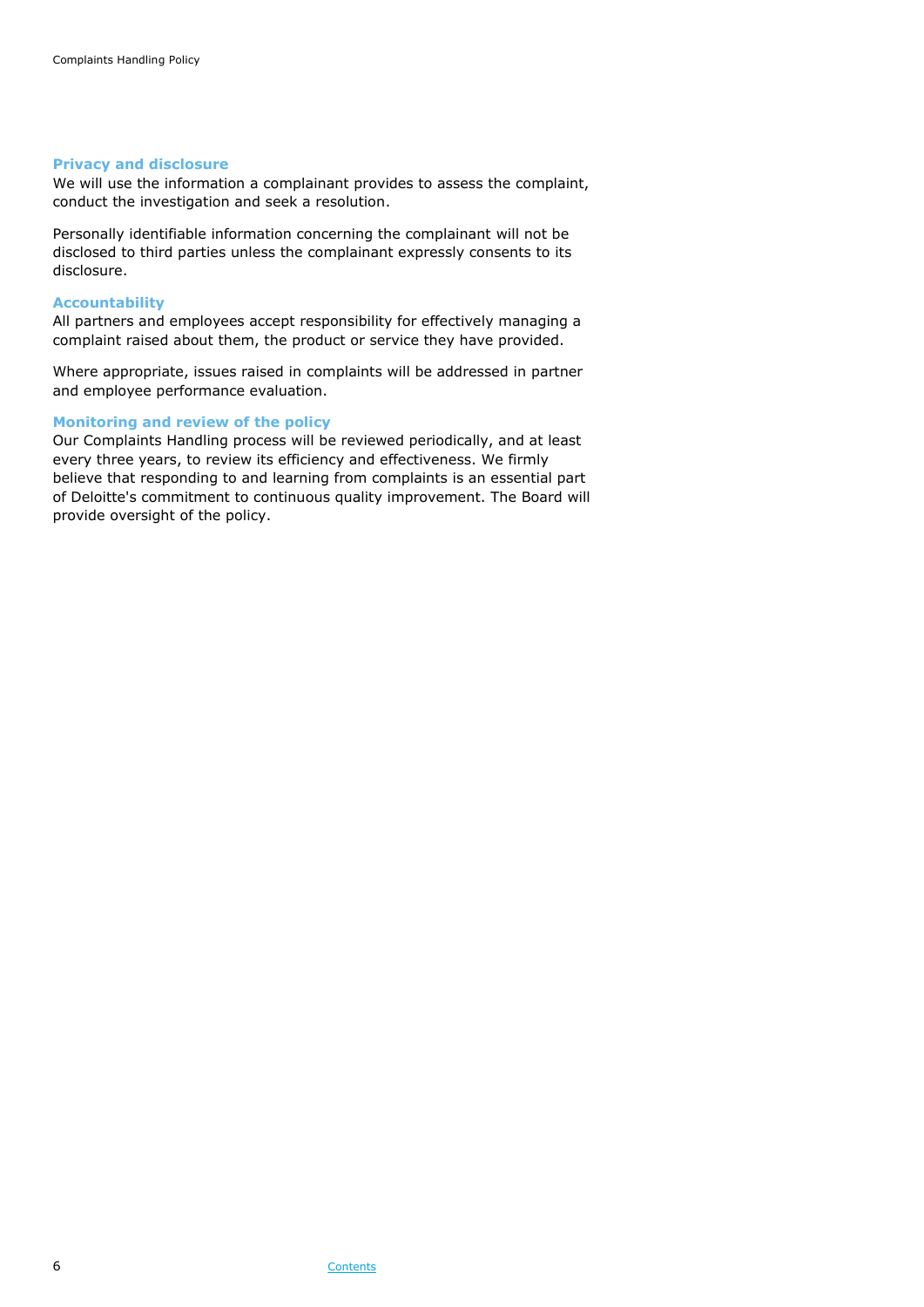## <span id="page-6-0"></span>3 Managing your complaint

### What happens when you make a complaint to Deloitte

#### <span id="page-6-1"></span>**How you can make a complaint**

If you have a complaint about a particular engagement, product, partner or employee and you know the engagement team working on the matter, you can direct your complaint to an appropriate member of that engagement team, orally, by letter, email or via the Deloitte website Contact Us page.

If possible, please email or write to us, or use our online form to tell us about your complaint so that the details of the complaint are clear and complete.

If you are not sure who you should refer your complaint to, or feel it is inappropriate to address the complaint to a member of the engagement team, please submit your complaint to the Complaints Officer via the [Contact Us](https://www2.deloitte.com/au/en/footerlinks/contact-us.html) page on the Deloitte website (www.deloitte.com.au) or write or call our Complaints Officer:

The Complaints Officer Phone: +61 (08) 9365 7234 Email: [complaints@deloitte.com.au](mailto:complaints@deloitte.com.au)

#### <span id="page-6-2"></span>**The information you can provide**

When making a complaint (to the Engagement team or to the Complaints Officer) please provide the following information.

- Your name and contact details.
- If you are contacting us on a complainant's behalf, the name of the complainant and your role or authority to act on their behalf.
- If the complainant is a Deloitte client, the nature of the engagement with Deloitte.
- The regular contact person within Deloitte.
- Details of the complaint (including when the conduct giving rise to the complaint occurred).
- Details of the Deloitte partner or employee involved (if applicable).
- Copies of any documentation supporting the complaint.

#### <span id="page-6-3"></span>**How we will handle your information and protect your privacy**

We will use the information you have provided to assess your complaint, conduct the investigation, and seek a resolution.

To effectively investigate your complaint, we may need to share the information you give us with:

- the people or team your complaint is about;
- other people within Deloitte who may assist us with investigating your complaint, such as relevant subject matter experts, our quality and risk staff or human resources staff; and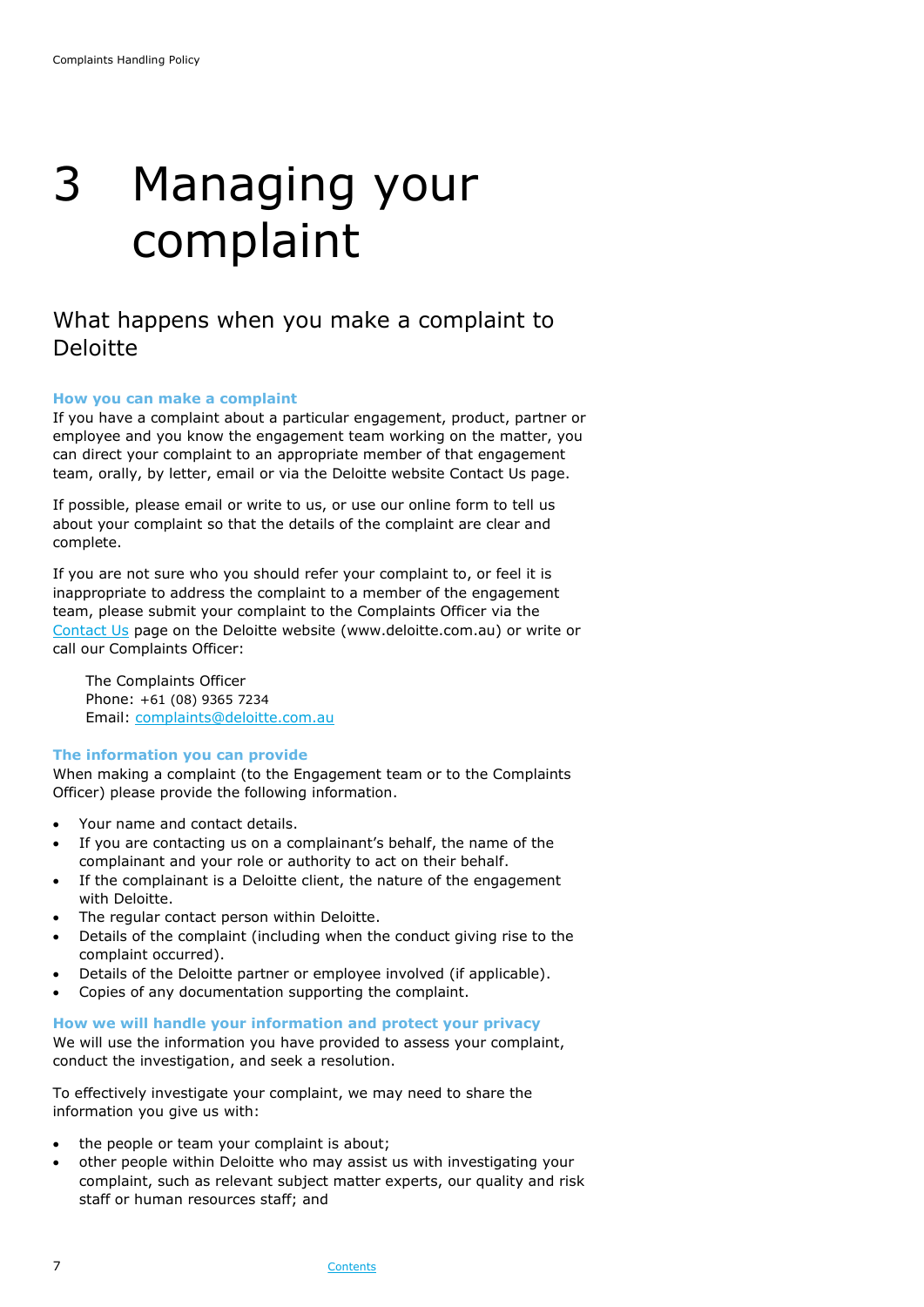• where your complaint is made on behalf of an organisation, that organisation.

We may also collect information about you from the parties listed above where it is necessary to investigate your complaint.

If your complaint involves a person based overseas, we may need to disclose your information overseas.

We may need to collect further information from you to investigate your complaint. If you do not provide this information, we will investigate your complaint and respond to you; however, we may not be able to resolve your complaint to your satisfaction.

#### <span id="page-7-0"></span>**Do you need assistance to make your complaint?**

If you require assistance in formulating or lodging a complaint, please contact a member of the engagement team working on the matter. If you do not think this is appropriate, please contact the Complaints Officer (contact details as provided above).

If you authorise someone to make your complaint on your behalf, we may need your written confirmation of their authority before we can discuss your complaint with them.

#### <span id="page-7-1"></span>**We will acknowledge and deal with your complaint promptly**

We will acknowledge receiving your complaint promptly and, in any event, within five business days or one business day for RG 271 complaints.

We will endeavour to resolve your complaint within 45 days (or within the time frame required by the relevant standard/association if it is shorter (30 days for RG 271 complaints), but this will not be possible on all occasions. Where our review is likely to take longer, we will contact you to inform you why our response is delayed and indicate when we expect to complete our review and provide our response to your complaint.

#### <span id="page-7-2"></span>**Your rights during the complaint process**

We will endeavour to keep you informed about our progress in investigating your complaint.

We will give you the name and contact details of the Deloitte partner or employee who is managing your complaint. You can contact that Deloitte representative to ask about the status of your complaint.

#### <span id="page-7-3"></span>**We will respond to you in writing**

When we have completed our investigation of your complaint, we will respond to you in writing.

If you have referred your complaint to the Engagement team and are dissatisfied with the Engagement team's response, you can ask our Complaints Officer to review your complaint. The Complaints Officer is independent of the Engagement team and will objectively review and respond to your escalated complaint. Please contact the Complaints Officer using the contact details provided above.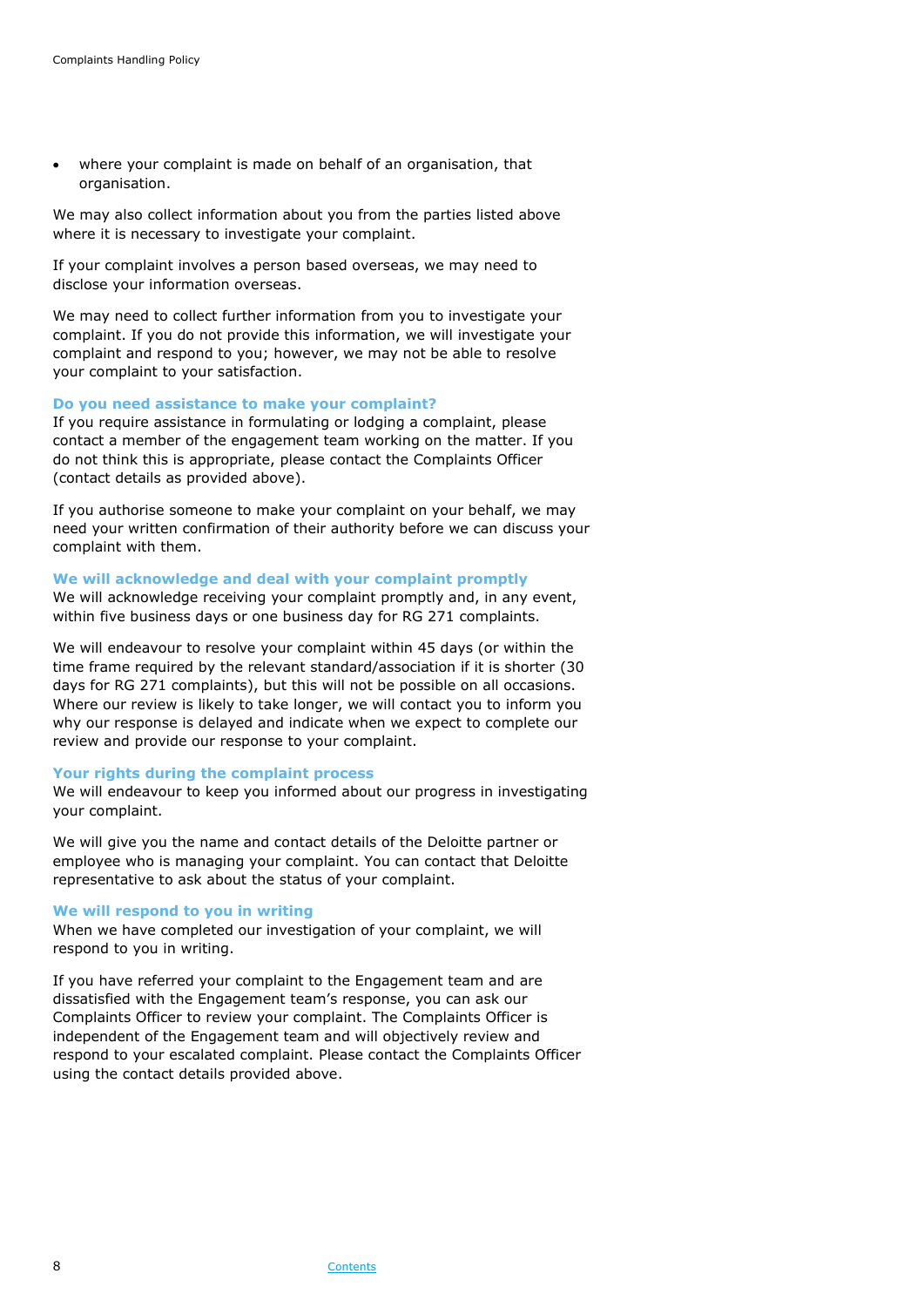#### <span id="page-8-0"></span>**Further action**

If you are dissatisfied with the response from the Engagement team or the Complaints Officer, or with the manner in which we have handled your complaint, you can refer your concerns to the appropriate external dispute resolution body in the list below.

| Chartered Accountants Australia and New<br>Zealand                     | For complaints involving a<br>registered member of this<br>association.<br>www.charteredaccountantsanz.com                                                                                                                                                                  |
|------------------------------------------------------------------------|-----------------------------------------------------------------------------------------------------------------------------------------------------------------------------------------------------------------------------------------------------------------------------|
| <b>CPA Australia</b>                                                   | For complaints involving a<br>registered member of this<br>association.<br>www.cpaaustralia.com.au                                                                                                                                                                          |
| Australian Restructuring Insolvency &<br><b>Turnaround Association</b> | For complaints involving a<br>registered member of this<br>association.<br>www.australiandebtsolvers.com.au                                                                                                                                                                 |
| <b>Australian Securities &amp; Investments</b><br>Commission           | For complaints involving misconduct<br>or illegal activity within ASIC's<br>jurisdiction (please contact ASIC for<br>further information).<br>www.asic.gov.au                                                                                                               |
| <b>Tax Practitioners Board</b>                                         | For complaints about a registered<br>Tax Agent.<br>www.tpb.gov.au                                                                                                                                                                                                           |
| Australian Financial Complaints Authority                              | For complaints arising from the<br>provision of financial services<br>subject to financial services<br>regulation. Note: this does not for<br>example include insolvency services<br>or certain whistleblower services<br>provided on behalf of clients.<br>www.afca.org.au |
| <b>Actuaries Institute</b>                                             | For complaints involving a<br>registered member of this<br>association.<br>www.actuaries.asn.au                                                                                                                                                                             |
| Office of the Legal Services Commissioner                              | For complaints involving Deloitte<br>Lawyers registered in NSW.<br>www.olsc.nsw.gov.au                                                                                                                                                                                      |
| Queensland Legal Services Commission                                   | For complaints involving Deloitte<br>Lawyers registered in Queensland.<br>https://www.lsc.gld.gov.au/                                                                                                                                                                       |
| Victorian Legal Services Board &<br>Commissioner                       | For complaints involving Deloitte<br>Lawyers registered in Victoria.<br>www.lsb.vic.gov.au                                                                                                                                                                                  |
| Western Australia Legal Practice Board                                 | For complaints involving Deloitte<br>Lawyers registered in Western<br>Australia.<br>https://www.lpbwa.org.au/Home.as<br>рx                                                                                                                                                  |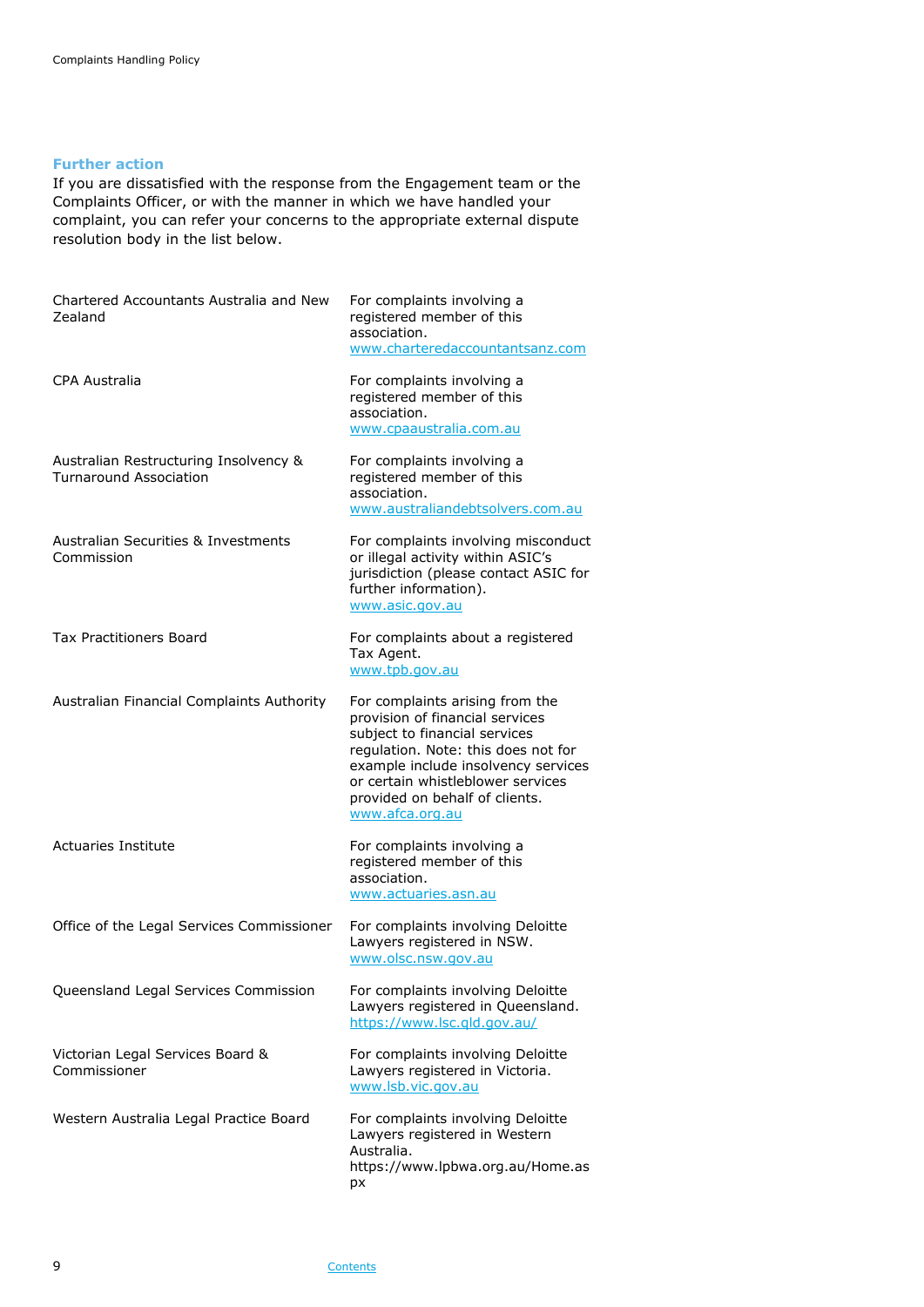Office of the Migration Agents Registration Authority

For complaints about a registered migration agent. <https://www.mara.gov.au/>

Immigration Advisers Authority For complaints about a New

Zealand licensed immigration advisor. https://www.iaa.govt.nz/